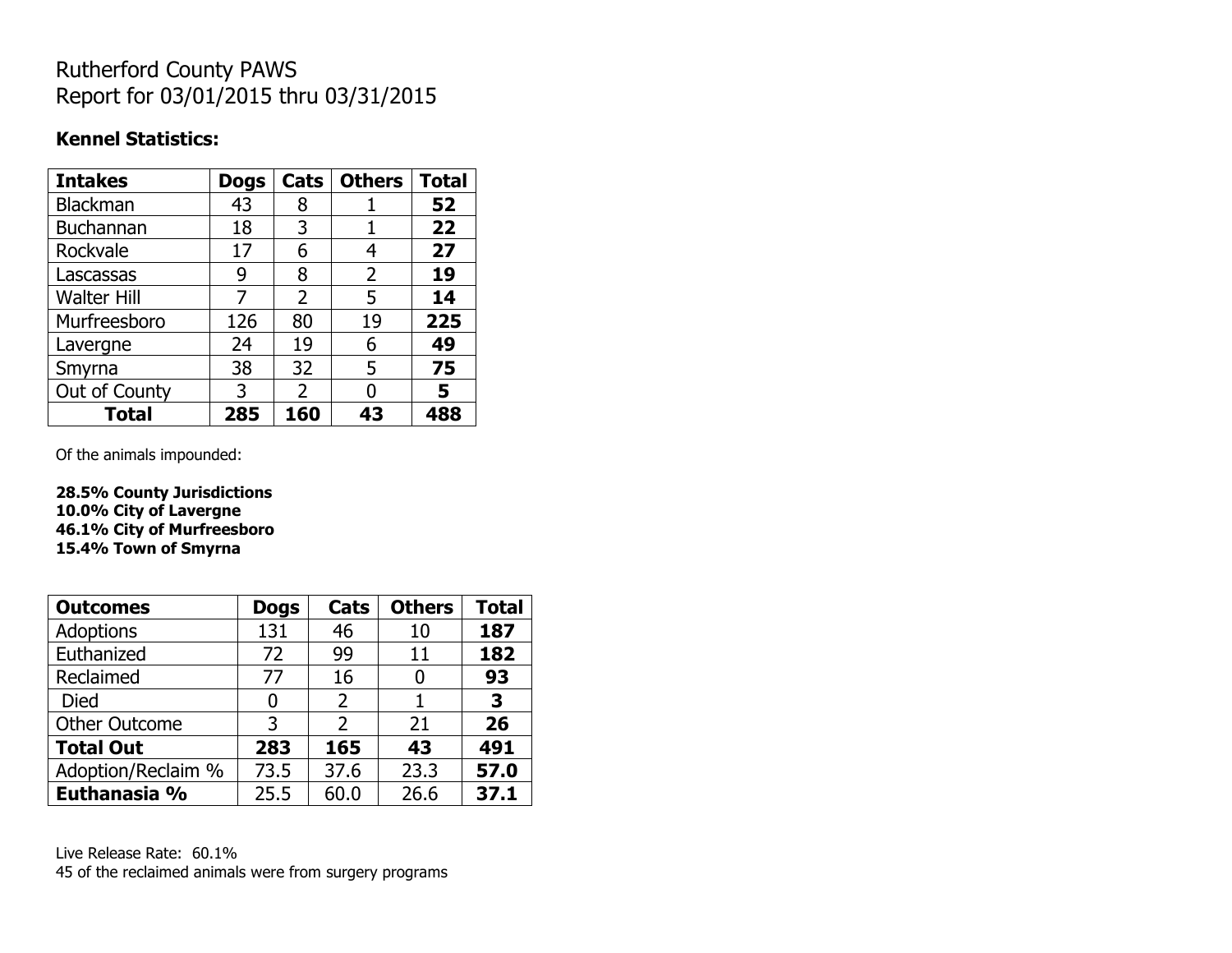Animals left in shelter on 03/31/2015: 85

2185 People visited the shelter looking for a lost /new pet.

2402 Logged calls/voice mails for the month.

#### **Activity Report by Jurisdiction:**

| Zones           | <b>Calls Received</b> | Calls Completed |
|-----------------|-----------------------|-----------------|
| <b>Blackman</b> | 154                   | 156             |
| Buchannan       | 145                   | 147             |
| Lavergne        | 253                   | 250             |
| Lascassas       | 98                    | 98              |
| Murfreesboro    | 549                   | 551             |
| Rockvale        | 153                   | 153             |
| Smyrna          | 146                   | 146             |
| Walter Hill     | 103                   | 106             |
| Out of Area     | 11                    | 11              |
| <b>Total</b>    | 1612                  | 1618            |

41.1% County Jurisdictions 15.7% City of Lavergne 34.1% City of Murfreesboro

9.1% Town of Smyrna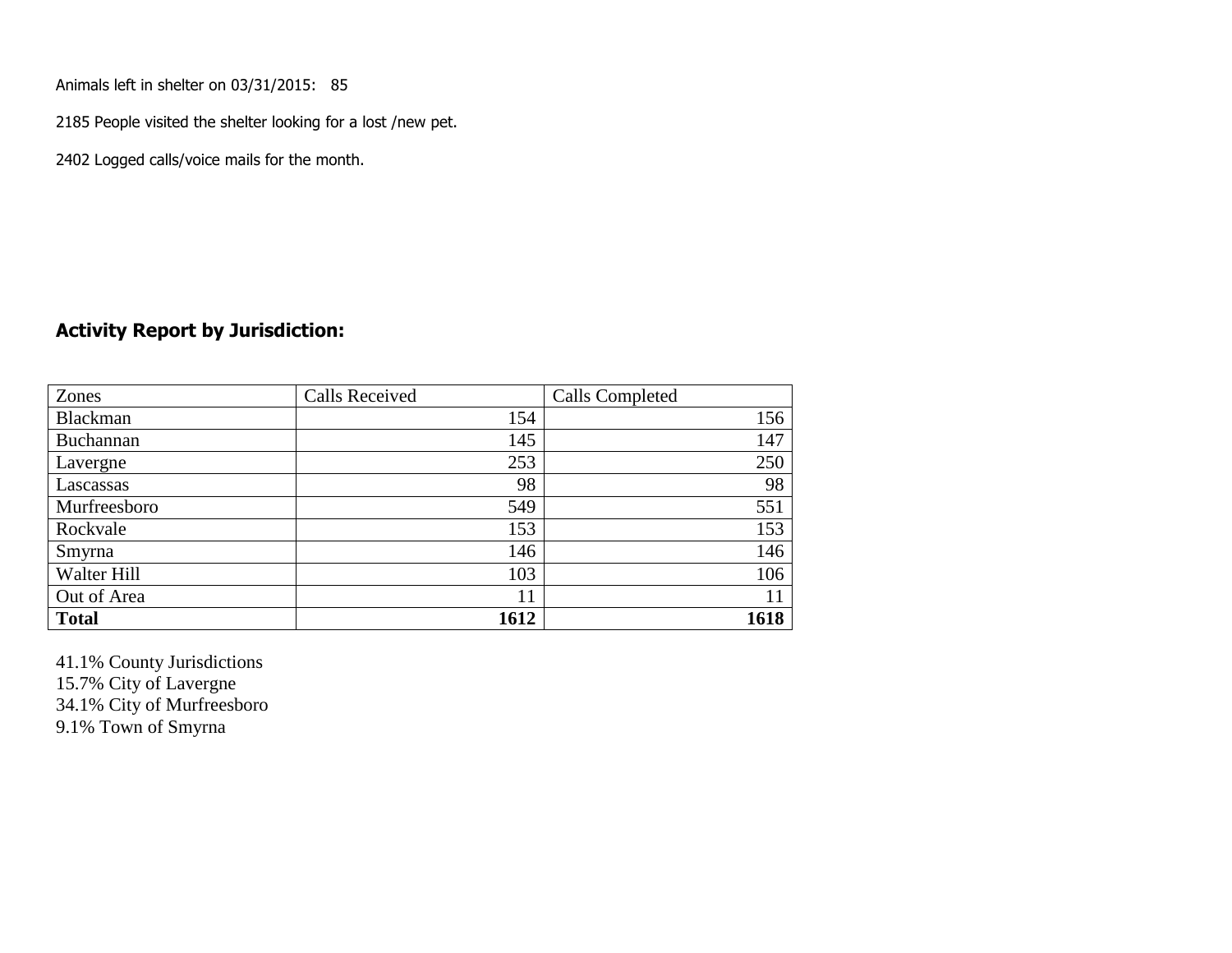# **Mileage:**

| <b>Officer</b> | <b>Miles</b> |
|----------------|--------------|
| 421            | 1493         |
| 423            | 1532         |
| 425            | 1136         |
| 427            | 997          |
| 428            | 1622         |
| 429            | 29           |
| 430            | 1431         |
| 432            | 1388         |
| 437            | 1317         |
|                |              |
|                |              |
|                |              |
|                |              |
|                |              |
|                |              |
|                |              |
|                |              |
| <b>Total</b>   | 10945        |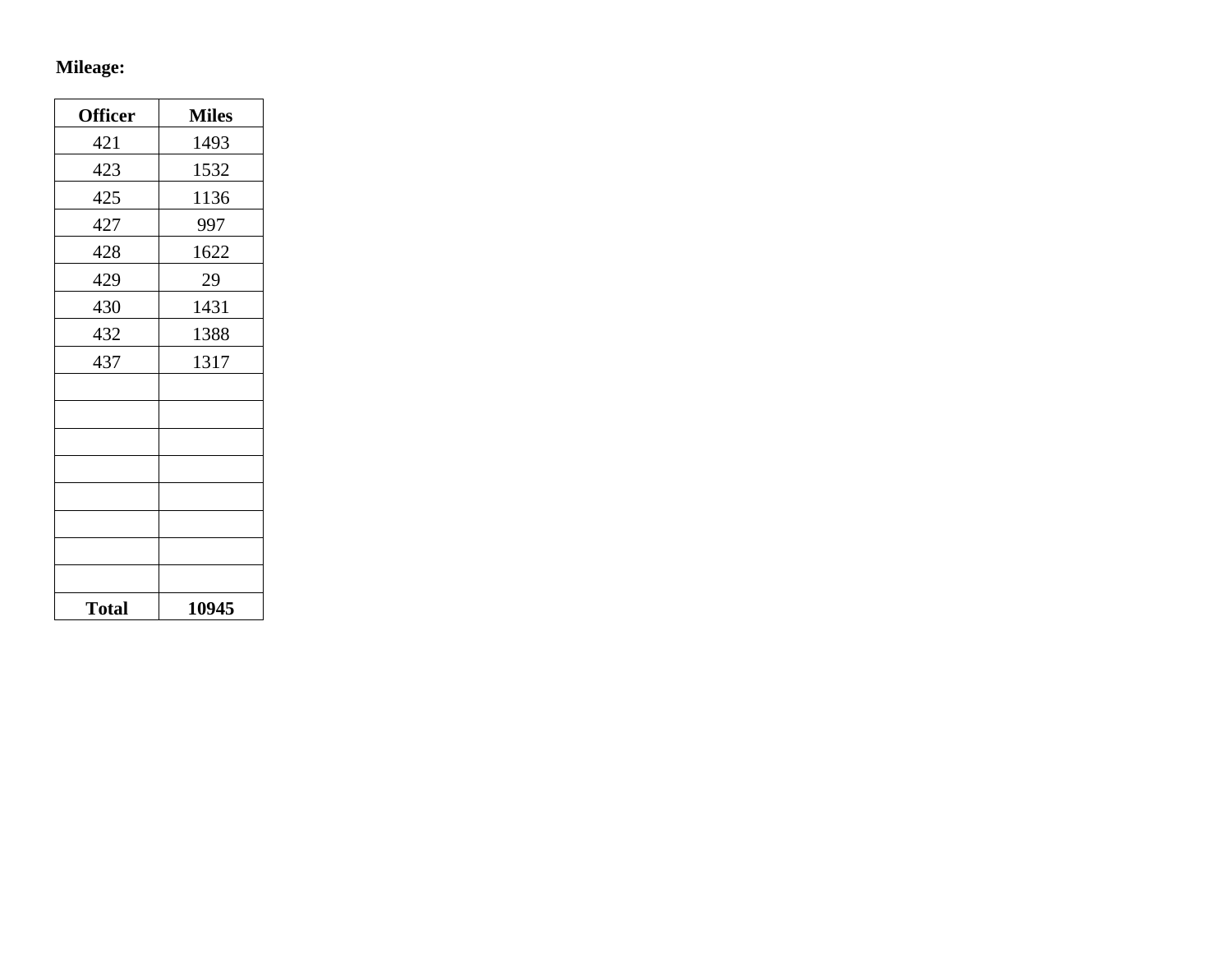## Fiscal Year-to-Date Report 07/01/14 thru 03/31/2015

#### **Kennel Statistics:**

| <b>Intakes</b>     | <b>Dogs</b> | Cats | <b>Others</b> | <b>Total</b> |
|--------------------|-------------|------|---------------|--------------|
| <b>Blackman</b>    | 190         | 168  | 61            | 419          |
| Buchannan          | 134         | 120  | 18            | 272          |
| Rockvale           | 146         | 108  | 31            | 285          |
| Lascassas          | 115         | 127  | 16            | 258          |
| <b>Walter Hill</b> | 81          | 107  | 27            | 215          |
| Murfreesboro       | 770         | 911  | 430           | 2111         |
| Lavergne           | 231         | 258  | 142           | 631          |
| Smyrna             | 255         | 380  | 166           | 801          |
| Out of County      | 15          | 11   |               | 26           |
| <b>Total</b>       | 1937        | 2190 | 891           | 5018         |

Of the animals impounded since July 01:

**29.3% County Jurisdictions**

**12.6% City of Lavergne**

**42.1% City of Murfreesboro**

**16.0% Town of Smyrna**

| <b>Outcomes</b>      | <b>Dogs</b> | Cats | <b>Others</b> | <b>Total</b> |
|----------------------|-------------|------|---------------|--------------|
| Adoptions            | 888         | 436  | 23            | 1347         |
| Euthanized           | 597         | 1580 | 521           | 2698         |
| Reclaimed            | 408         | 168  | 5             | 581          |
| <b>Died</b>          | 19          | 37   | 12            | 68           |
| <b>Other Outcome</b> | 26          | 25   | 326           | 377          |
| <b>Total Out</b>     | 1938        | 2246 | 887           | 5071         |
| Adoption/Reclaim %   | 66.9        | 26.9 | 3.2           | 38.0         |
| Euthanasia %         | 30.8        | 70.4 | 58.7          | 53.2         |

Live Release Rate: 43.6%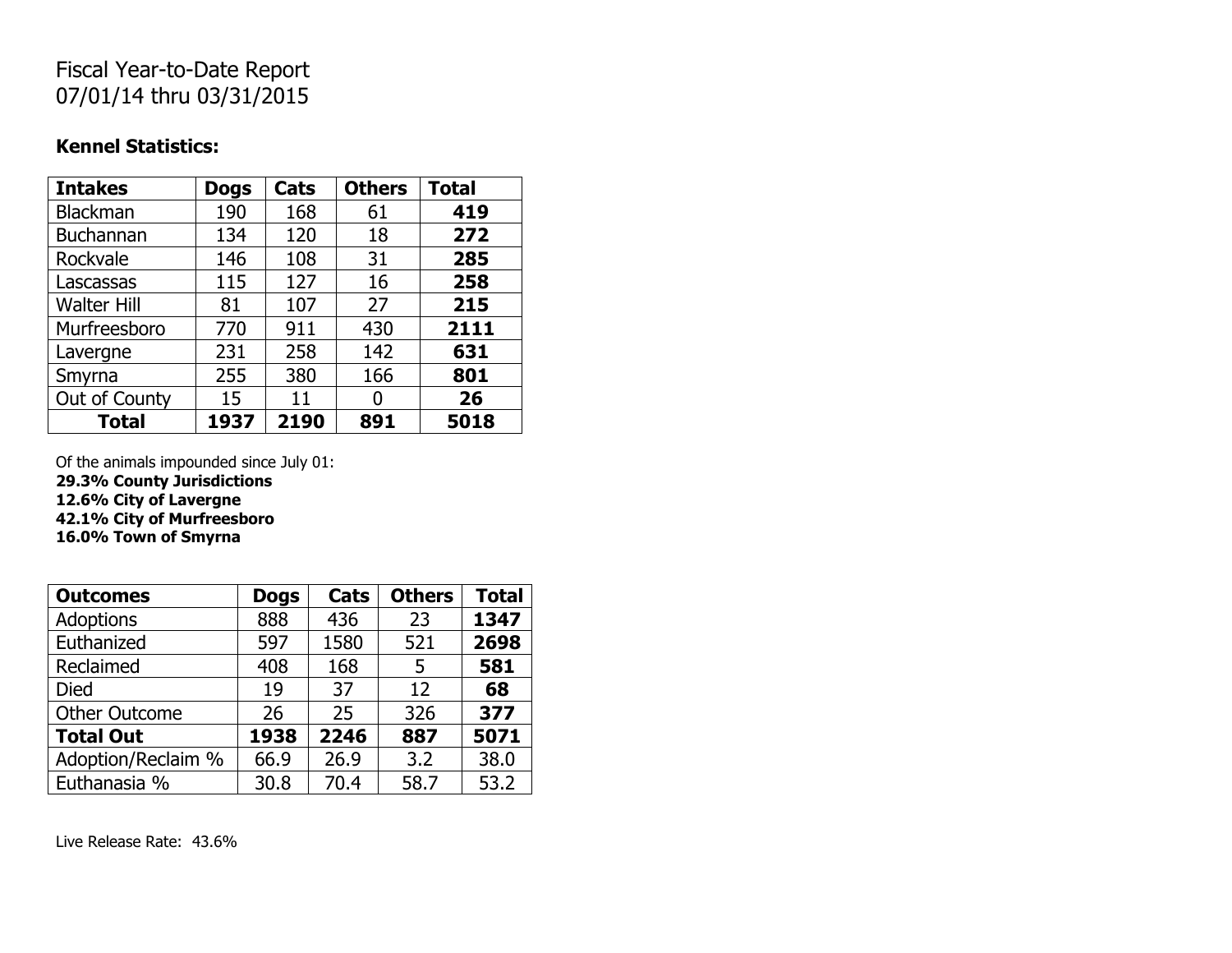17357 People have visited the shelter since July 01, 2014 looking for a lost /new pet.

18763 Logged calls/voice mails since July 01, 2014.

### **Activity Report by Jurisdiction:**

| Zones           | <b>Calls Received</b> | Calls Completed |
|-----------------|-----------------------|-----------------|
| <b>Blackman</b> | 1564                  | 1567            |
| Buchannan       | 989                   | 988             |
| Lavergne        | 2036                  | 2031            |
| Lascassas       | 865                   | 866             |
| Murfreesboro    | 4839                  | 4839            |
| Rockvale        | 1014                  | 1015            |
| Smyrna          | 1608                  | 1606            |
| Walter Hill     | 887                   | 885             |
| Out of Area     | 72                    | 72              |
| <b>Total</b>    | 13871                 | 13869           |

38.8% County Jurisdictions 14.7% City of Lavergne 34.9% City of Murfreesboro 11.6% Town of Smyrna